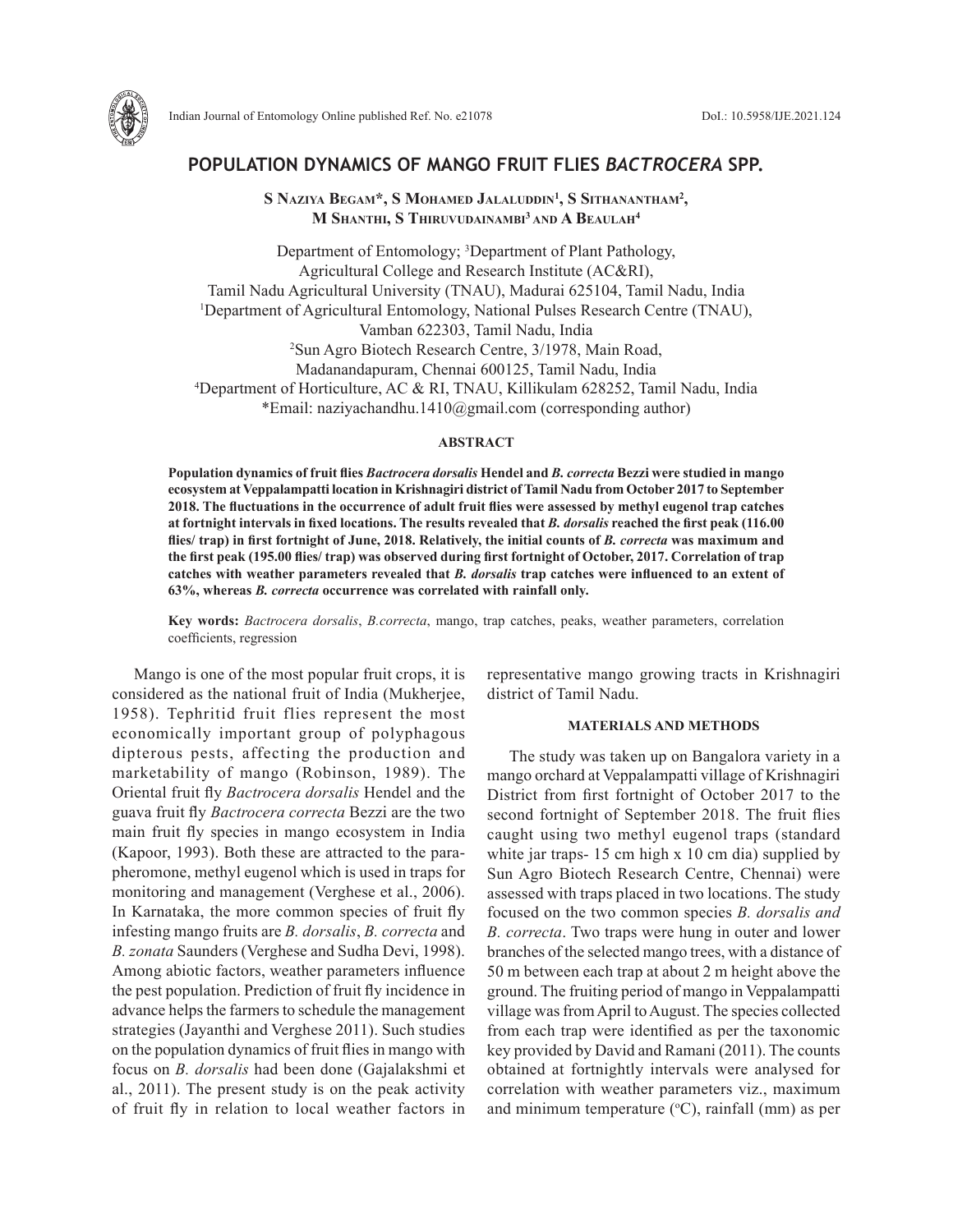statistical methodology detailed in Gomez and Gomez (1983).

#### **RESULTS AND DISCUSSION**

The results on the trap catches revealed the occurrence of *B. dorsalis* and *B. correcta,* showing considerable variation from October 2017 to September 2018. The initial *B. dorsalis* catch during 1<sup>st</sup> fortnight of October 2017 was 22.00 flies/ trap; this decreased further  $(8.00 \text{ flies/ trap})$  in  $2^{\text{nd}}$  fortnight of October 2017 and reached its lowest level (1.50 flies/ trap) during second fortnight of March, 2018. Thereafter the adult catches showed significant increase from first fortnight of April, 2018 (15.00 flies/ trap) which reached a first peak (116.00 flies/ trap) in first fortnight of June, 2018. The catches declined gradually (105.50 flies/ trap) from second fortnight of June, 2018 and reached the lowest level (17.00 flies/ trap) during second fortnight of September, 2018 (Fig. 1). These results are in conformity with the findings of Gajalakshmi et al. (2011) who observed a peak of *B. dorsalis* during June. Bansode and Patel (2018) also reported similar trend from South Gujarat, while Verghese and Sudhadevi (1998) observed peak occurrence in June and August. The present observations agree with those of Nair (1995) on *B. dorsalis* that peak was during June to July; and those of Ravikumar and Viraktamath (2006) and Ranjitha and Viraktamath (2006) who observed that *B. dorsalis* occurred in mango orchard at Dharwad, during late July.

In case of *B. correcta*, the first peak was observed (195.00 flies/ trap) during first fortnight of October, 2017; then it decreased from second fortnight of October (76.00 flies/ trap) to first fortnight of March (0.00 flies/ trap). The catches increased again from second fortnight

250 *B.dorsalis B.dorsalis B.dorsalis B.correcta B.correcta B.correcta* 200 Max.Temp Max.Temp Max.Temp Min.Temp Min.Temp 150 man a ma<sub>r</sub><br>Rainfall  $\frac{10}{5}$ 1<br>1<br>1<br>1  $\frac{1}{2}$  $\frac{1}{2}$  $\frac{1}{2}$  $\frac{1}{\sqrt{2}}$  $\frac{1}{2}$  for  $\frac{1}{2}$  for  $\frac{1}{2}$  for  $\frac{1}{2}$  $\frac{1}{2}$  $\begin{bmatrix} 0 \\ 0 \end{bmatrix}$ 2nd fortnight of July 1<br>1st fortnight<br>1st fortnight<br>1st fortnight<br>1st fortnight<br>1st fortnight<br>1st fortnight<br>1st fortnight<br>1st fortnight<br>1st fortnight<br>1st fortnight<br>1st fortnight  $2$  and  $2$  august of  $2$  $\frac{1}{2}$  for  $\frac{1}{2}$  for  $\frac{1}{2}$  $\frac{1}{2}$  and  $\frac{1}{2}$  and  $\frac{1}{2}$  and  $\frac{1}{2}$ 00<br>50<br>0  $\overline{\phantom{a}}$ 1<br>1st fortnight of August<br>1st fortnight of August  $\frac{1}{2}$  for  $\frac{1}{2}$  $1$ st fortnight of September of September of September of September of September of September of September of September of September of September of September of September of September of September of September of Septemb  $\frac{1}{2}$  and  $\frac{1}{2}$ 100 50 0 1st fortnight of October 2nd fortnight of October 1st fortnight of November 2nd fortnight of November 1st fortnight of December 2nd fortnight of December 1st fortnight of January 2nd fortnight of January 1st fortnight of February 2nd fortnight of February 1st fortnight of March 2nd fortnight of March 1st fortnight of April 2nd fortnight of April 1st fortnight of may 2nd fortnight of may 1st fortnight of June 2nd fortnight of June 1st fortnight of July 2nd fortnight of July 1st fortnight of August 2nd fortnight of August 1st fortnight of September 2nd fortnight of September fortnight of October 2nd fortnight of November 1st fortnight of December 1st fortnight of January<br>2nd fortnight of January 2nd fortnight of March 1st fortnight of April 1st fortnight of October 1st fortnight of November 2nd fortnight of December 1st fortnight of March 2nd fortnight of April Ist fortnight of may 2nd fortnight of may 1st fortnight of June and fortnight of June Ist fortnight of July 2nd fortnight of July Ist fortnight of August 2nd fortnight of August 1st fortnight of September 2nd fortnight of September of Februar 2nd fortnight of Februar Ist fortnight  $2nd$  f Fig. 1. Population dynamics of *B. dorsalis* and *B. correcta* in mango (2017-2018)

of March (2.50 flies/ trap) and reached a second peak during first fortnight of May, 2018 (9.00 flies/ trap), with further catches fluctuating between second fortnight of May (4.00 flies/ trap) to first fortnight of June (9.50 flies/ trap). The third peak was during second fortnight of June (15.00 flies/ trap) which declined from first fortnight of July (3.00 flies /trap) to reach the least numbers in second fortnight of September (1.00 flies/ trap) (Fig. 1). These findings are in line with those of Suresh Babu and Viraktamath (2003), and contradictory to those of Gajalakshmi et al. (2011) who reported that *B. correcta* peak occurrence was during May at Coimbatore, Kanyakumari and Paiyur. The match in peak with fruiting period in local mango crop was similarly reported by Sarada et al. (2001) with maximum fly catches from May to July coinciding with the fruit maturity period at Tirupati in Andhra Pradesh.

Trap catches of *B. dorsalis* showed a significant positive correlation with maximum  $(r = 0.742)$  and minimum temperature  $(r = 0.640)$ , but not correlated with rainfall; the weather factors together influence the catches to the extent of 63% (Table 1). Agarwal et al. (1995) observed a significant positive correlation between trap catches of *B. dorsalis* and maximum and minimum temperatures. Correlation of *B. dorsalis* trap catches and weather parameters showed a significant positive relationship with maximum and minimum temperatures, and negative one with rainfall and relative humidity (Kannan and Rao, 2006). Deng et al. (2006) also found that temperature and rainfall had significant effects.

The trap catches of *B. correcta* revealed a significant positive correlation with rainfall ( $r = 0.533$ ), but not with temperatures; weather factors together influence the trap catches to the extent of 53% (Table 1). These results are in line with those of Jalaluddin et al. (2001) who reported that *B. correcta* trap catches showed a significant positive correlation with minimum temperature and rainfall in guava ecosystem in Tamil Nadu. The present results corroborates with those of Sarada et al. (2001) and Hasyim et al. (2008) that rainfall exhibits a positive and highly significant correlation. The present results are not in agreement with those of Sushil Kumar et al. (1997) that *B. correcta* trap catches exhibited a positive correlation with maximum and minimum temperature, whereas, rainfall, sunshine hours and relative humidity had no significant effect. Variations in the relationship between trap catches and weather parameters point out that population of fruit flies mainly depends on the availability of host crop. *B.correcta*